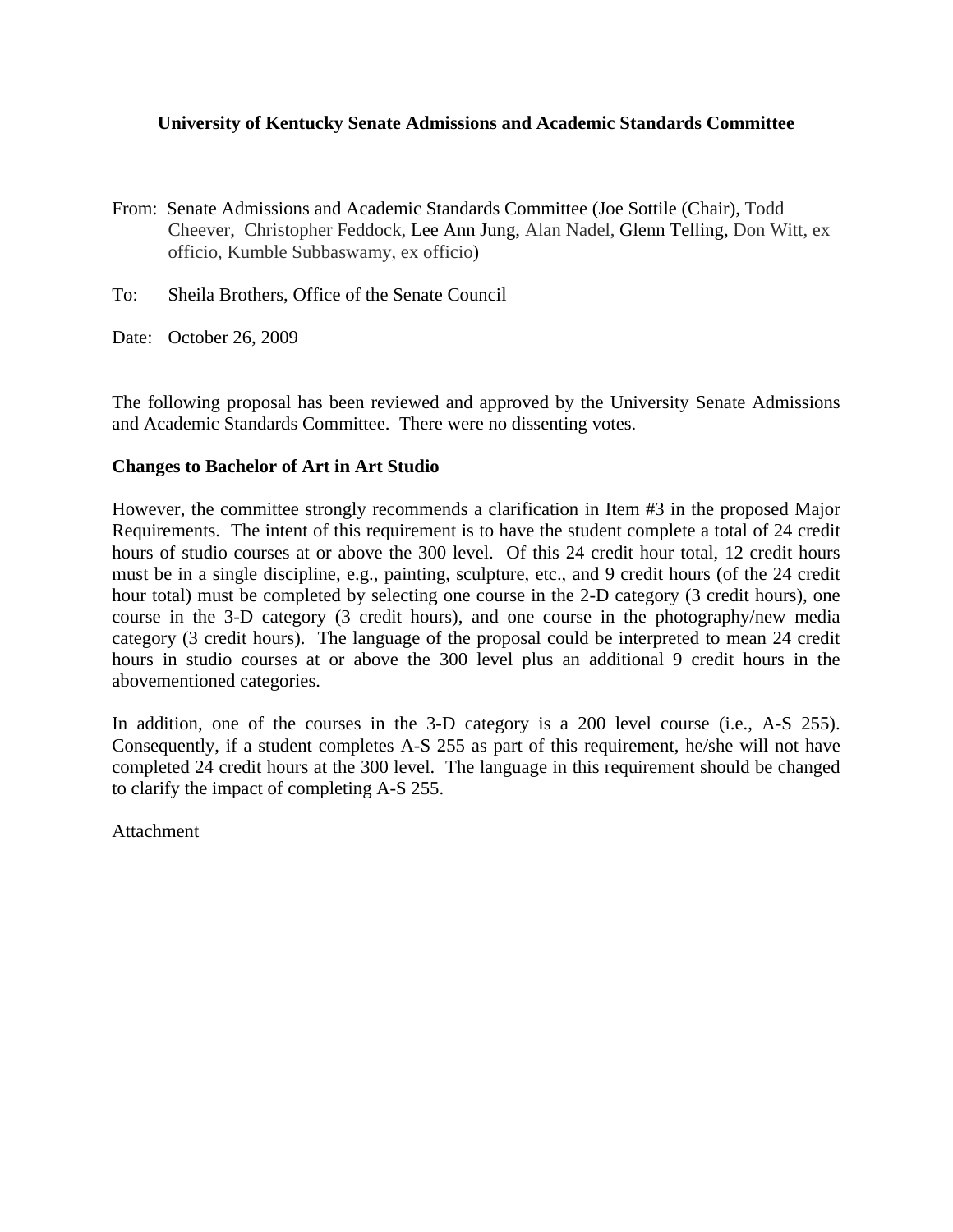# **Brothers, Sheila C**

| From:    | Withers, Benjamin C              |
|----------|----------------------------------|
| Sent:    | Tuesday, June 02, 2009 9:12 AM   |
| To:      | Brothers, Sheila C               |
| Cc:      | Johnson, Jane                    |
| Subject: | Department of Art Program Change |

Sheila-

Jane Johnson has spoken to me about the situation regarding approval of our requested program change in Art Studio. I would like to request provisional approval for the B.A. and B.F.A. Foundations Program and the two companion courses (A-S 101 and A-S 102) for Fall 2009 without the G.P.A. requirement.

We still seek full approval of the original proposal (including the G.P.A. provision).

We sent forward our request for the program change last December in hopes that we could offer it with the incoming class this fall. I am sure you understand how important it is to align these changes with the entry of new incoming freshmen in the fall rather than waiting until mid-year. Thank you for considering this request... it will help us better meet the needs of our students.

Dr. Benjamin C. Withers Professor and Chair Department of Art University of Kentucky Lexington, KY 40506  $(859)$  257-4013

Approval (provisional) du :<br>1. BFA Art studio > no gpa cequivement  $3.9 - 5.101$  $4.75201$ for Fall 2009 Only. Full review<br>Up program changes & courses will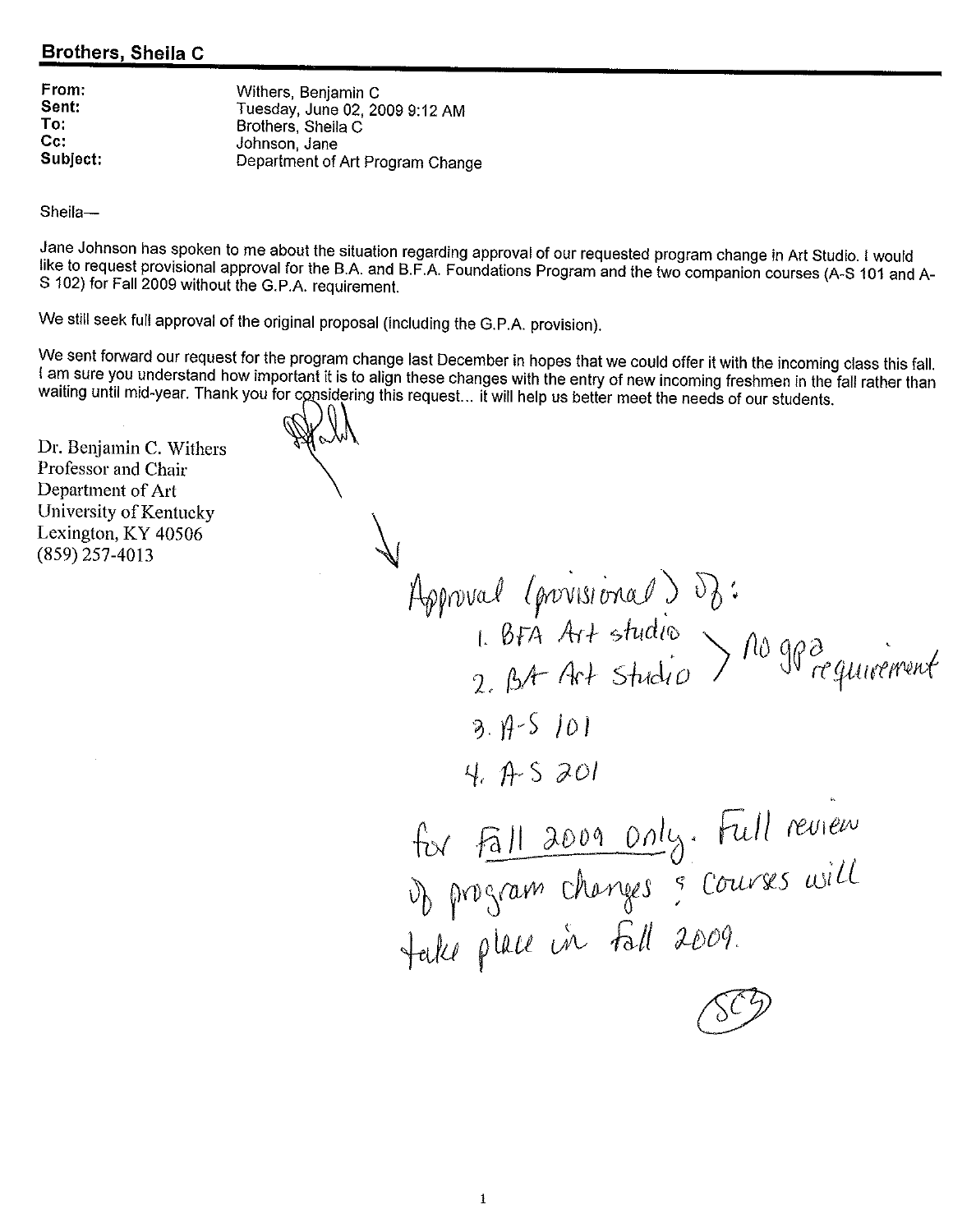## REQUEST FOR CHANGE IN UNDERGRADUATE PROGRAM

| <b>Formal Option</b>           |                                            | Or Specialty Field |                   |
|--------------------------------|--------------------------------------------|--------------------|-------------------|
| Department (if applicable) Art | (if applicable)                            |                    | (if applicable)   |
| College (if applicable)        | Fine Arts                                  |                    |                   |
|                                | Degree title Bachelor of Art in Art Studio | <b>Bulletin PP</b> |                   |
| CIP Code                       | UK ID No.                                  |                    | <b>HEGIS Code</b> |

#### I. PROPOSED CHANGE(S) IN PROGRAM REQUIREMENTS

Particular University Studies Requirements or Recommendations for this program 1.

|                                        | Current | Proposed  |
|----------------------------------------|---------|-----------|
| <b>English Writing</b>                 |         | no change |
| Communication                          |         | no change |
| <b>Mathematics</b>                     |         | no change |
| Area I (Natural Science)               |         | no change |
| Area II (Social Science)               |         | no change |
| Area III (Humanities)                  |         | no change |
| Area IV (Cross-disciplinary component) |         | no change |
| Area V (Non-western cultural component |         | no change |

College Depth and Breadth of Study Requirements (if applicable) (including particular courses required or recommended for this  $2.$ program) NOTE: To the extent that proposed changes in 2 through 6 involve additional courses offered in another program, please submit correspondence with the program(s) pertaining to the availability of such courses to your students.

| Current                                                         | Proposed     |
|-----------------------------------------------------------------|--------------|
|                                                                 | no change    |
|                                                                 |              |
|                                                                 |              |
|                                                                 |              |
|                                                                 |              |
| $\bullet$                                                       |              |
| Premajor or Preprofessional Course Requirements (if applicable) |              |
| Current                                                         | Proposed     |
| see attached                                                    | see attached |
|                                                                 |              |
|                                                                 |              |
|                                                                 |              |
|                                                                 |              |
|                                                                 |              |

Total Hours 20 credit hours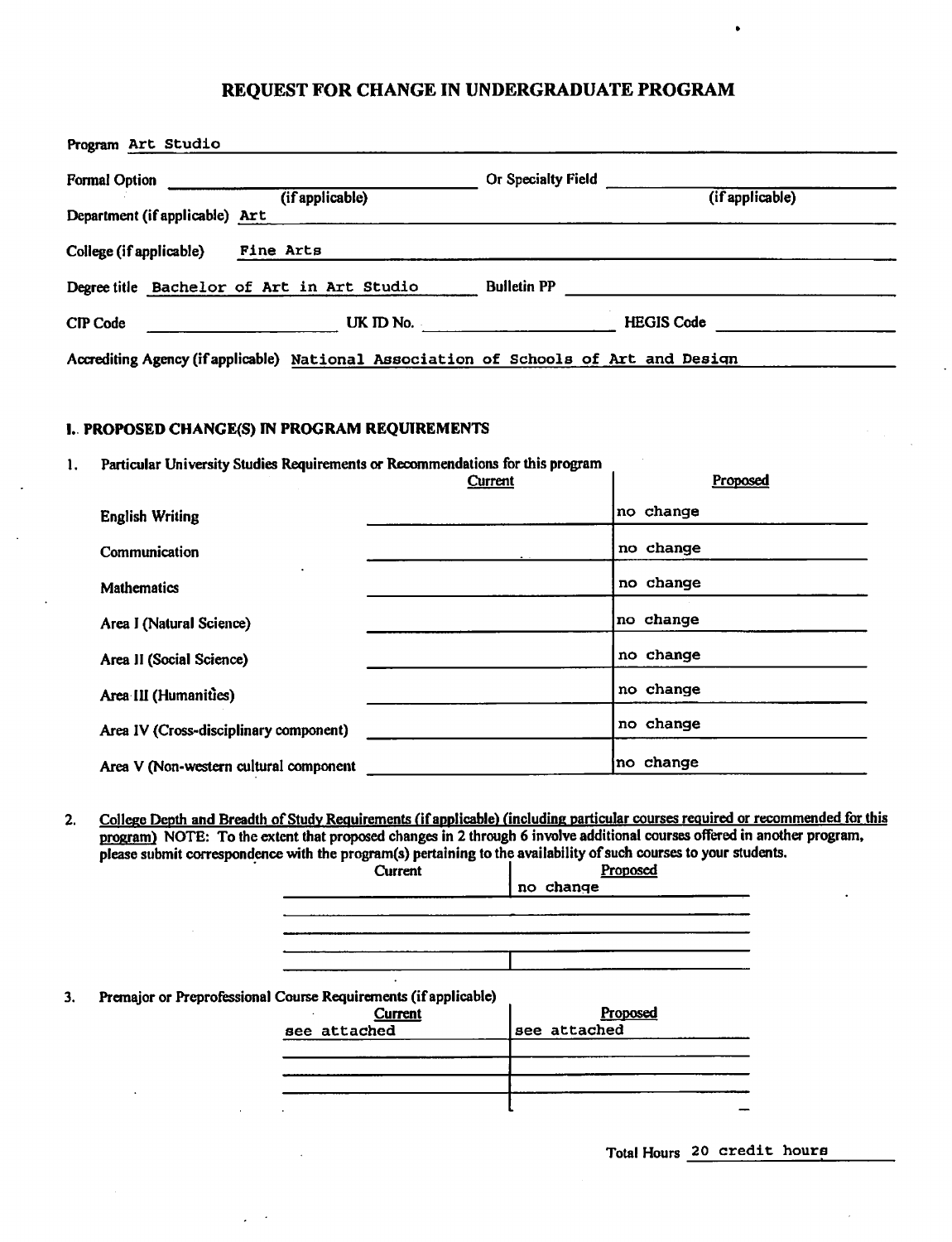# REQUEST FOR CHANGE IN UNDERGRADUATE PROGRAM

| 4. | <b>Credit Hours Required</b>                             |              | Current            |    | Proposed                                                                                                                |           |    |
|----|----------------------------------------------------------|--------------|--------------------|----|-------------------------------------------------------------------------------------------------------------------------|-----------|----|
|    | Total Required for Graduation 120<br>a.                  |              |                    |    |                                                                                                                         |           |    |
|    | Required by level<br>b.<br>100 15                        |              | $200 - 7$          |    | $-300$ 39                                                                                                               | 400-500 1 |    |
|    | Premajor or Preprofessional<br>C,                        |              | 20                 | f. | Hours Needed for a Particular Option<br>Or Specialization (if applicable)                                               |           | 12 |
|    | (if applicable)<br><b>Field of Concentration</b><br>d.   |              | 24                 | g. | <b>Technical or Professional Support</b>                                                                                |           |    |
|    | (if applicable)<br>Division of Hours Between Major<br>е. |              | 9                  | ħ. | Electives (if applicable)<br>Minimum Hours of Free or Supportive                                                        |           | 6  |
|    | <b>Subject and Related Field</b><br>(if applicable)      |              |                    |    | Electives (Required)                                                                                                    |           |    |
| 5. | Major or Professional Course Requirements                |              | Current            |    | Proposed                                                                                                                |           |    |
|    |                                                          | see attached |                    |    | see attached                                                                                                            |           |    |
|    |                                                          |              |                    |    |                                                                                                                         |           |    |
|    |                                                          |              |                    |    |                                                                                                                         |           |    |
|    |                                                          |              |                    |    |                                                                                                                         |           |    |
| 6. | Minor Requirements (if applicable)                       |              | <b>Current</b>     |    | Proposed                                                                                                                |           |    |
|    |                                                          |              |                    |    |                                                                                                                         |           |    |
|    |                                                          |              |                    |    | the contract of the contract of the contract of the contract of the contract of the contract of the contract of         |           |    |
|    |                                                          |              |                    |    |                                                                                                                         |           |    |
|    |                                                          |              |                    |    |                                                                                                                         |           |    |
|    |                                                          |              | <b>Total Hours</b> |    | <u> 1980 - Johann Barbara, martin a</u>                                                                                 |           |    |
| 7. | requirements.)<br>See attached                           |              |                    |    | Rationale for change(s): (If rationale involves accreditation requirements, please include specific references to those |           |    |
|    |                                                          |              |                    |    |                                                                                                                         |           |    |
|    |                                                          |              |                    |    |                                                                                                                         |           |    |
|    |                                                          |              |                    |    |                                                                                                                         |           |    |
|    |                                                          |              |                    |    |                                                                                                                         |           |    |
|    |                                                          |              |                    |    |                                                                                                                         |           |    |

 $\ddot{\phantom{a}}$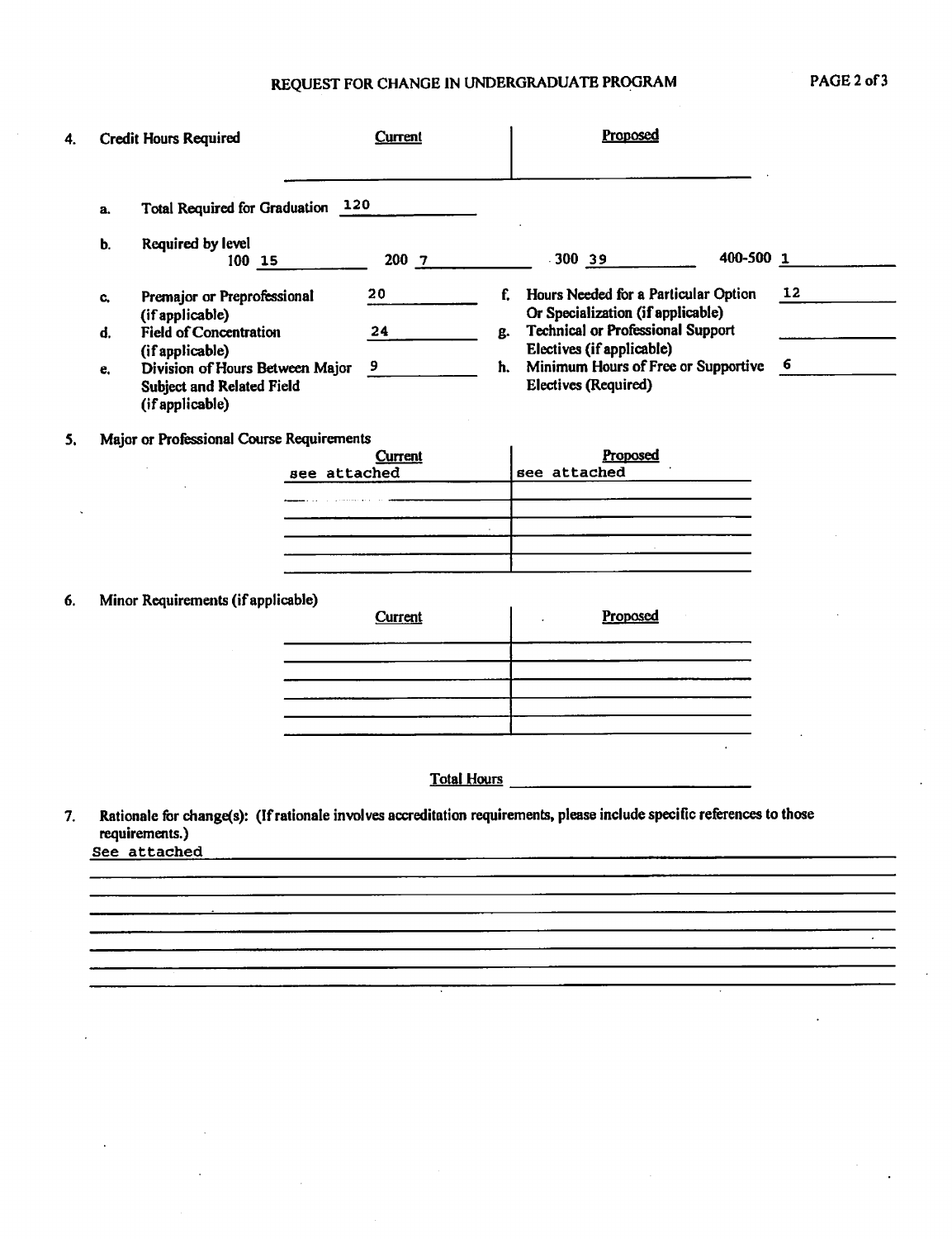#### REQUEST FOR CHANGE IN UNDERGRADUATE PROGRAM

List below the typical semester by semester program for a major. 8.

| Current                  | Proposed | 81                               |
|--------------------------|----------|----------------------------------|
|                          |          |                                  |
|                          |          |                                  |
|                          | $\sim$   |                                  |
|                          |          |                                  |
| ×                        |          |                                  |
|                          |          |                                  |
|                          | $\sim$   |                                  |
|                          |          |                                  |
|                          |          |                                  |
| printed in the Bulletin? |          | No<br>Yes<br>$\vert\cal{J}\vert$ |

Will this program be p

**Signatures of Approval**  $R$ re Date Department Chair Н Dean of the College Date Date of Notice to the Faculty Date Undergraduate Council Date \*University Studies Date \*Graduate Council Date Academic Council for the Medical Center Date of Notice to University Senate Senate Council \*If applicable, as provided by the Rules of the University Senate

**ACTION OTHER THAN APPROVAL**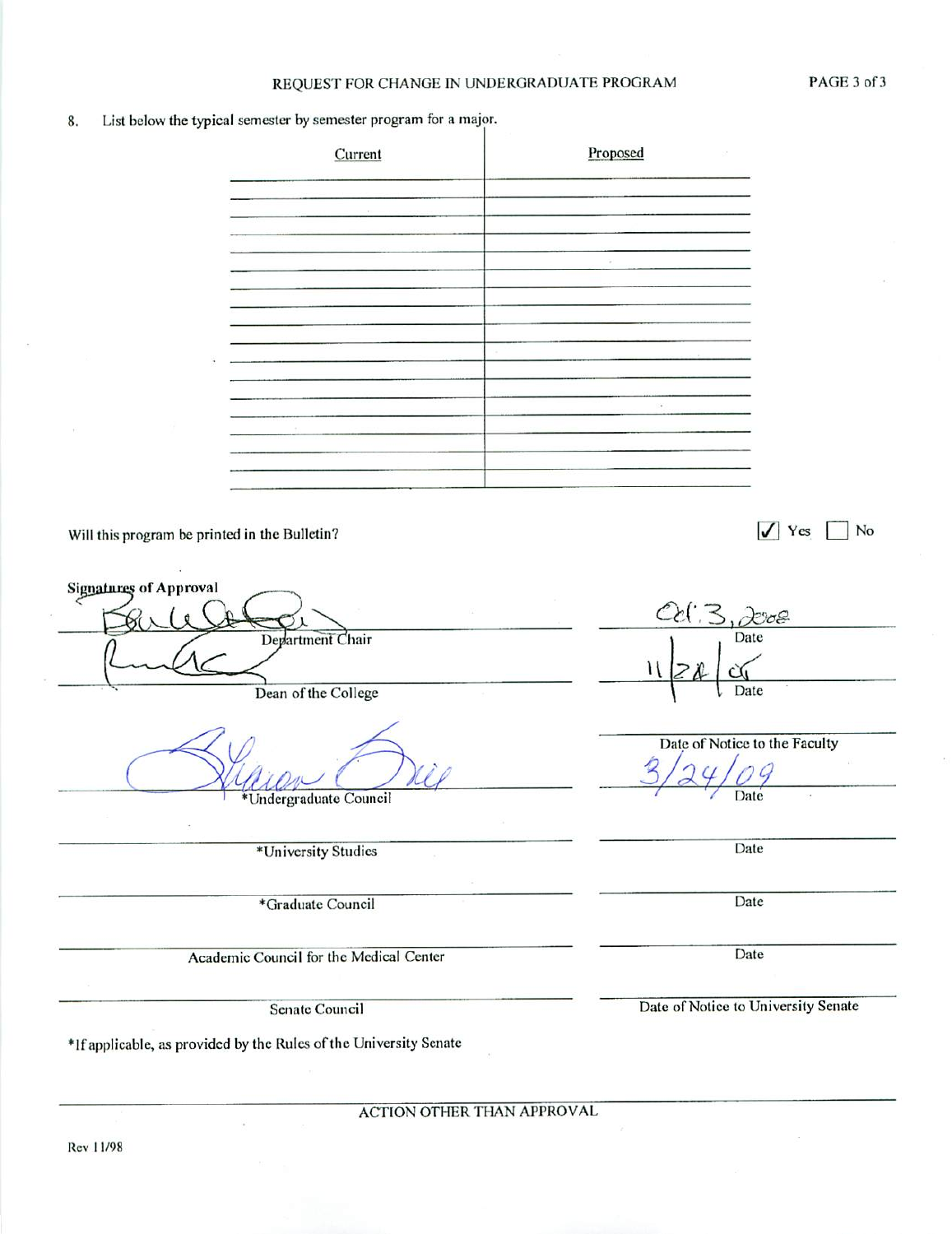# 3. Premajor or Preprofessional Requirements

## **Current Premajor Requirements**

| 1. ART 191 Art Professions (taken twice) 2 |  |
|--------------------------------------------|--|
| 2. Choose two of the following:            |  |
| A-H 104 Introduction to African Art  3     |  |
| A-H 105 Ancient Through Medieval Art  3    |  |
| A-H 106 Renaissance Through Modern Art  3  |  |
|                                            |  |
|                                            |  |
|                                            |  |
|                                            |  |
|                                            |  |
| Subtotal: Premajor Hours  24               |  |

## **Proposed Premajor Requirements**

## **Progression Requirement**

Students must have earned at least a 2.8 grade point average in the pre-major foundation sequence to progress from pre-major to major status.

## **Art Studio Foundations**

#### **Hours**

1. A-S 101 (taken first semester)........................ 1

2. Choose two of the following:

| A-H 105 Ancient Through Medieval Art  3   |  |
|-------------------------------------------|--|
| A-H 106 Renaissance Through Modern Art  3 |  |

#### Pre-Major Foundation Exhibition.

Each first year student in the Foundation Program must participate in an annual exhibition to occur late each spring semester. Students will submit one work of their own selection from their first year's work for the exhibition, present it professionally, and provide an accompanying artist's statement.

## 5. Major or Professional Requirements: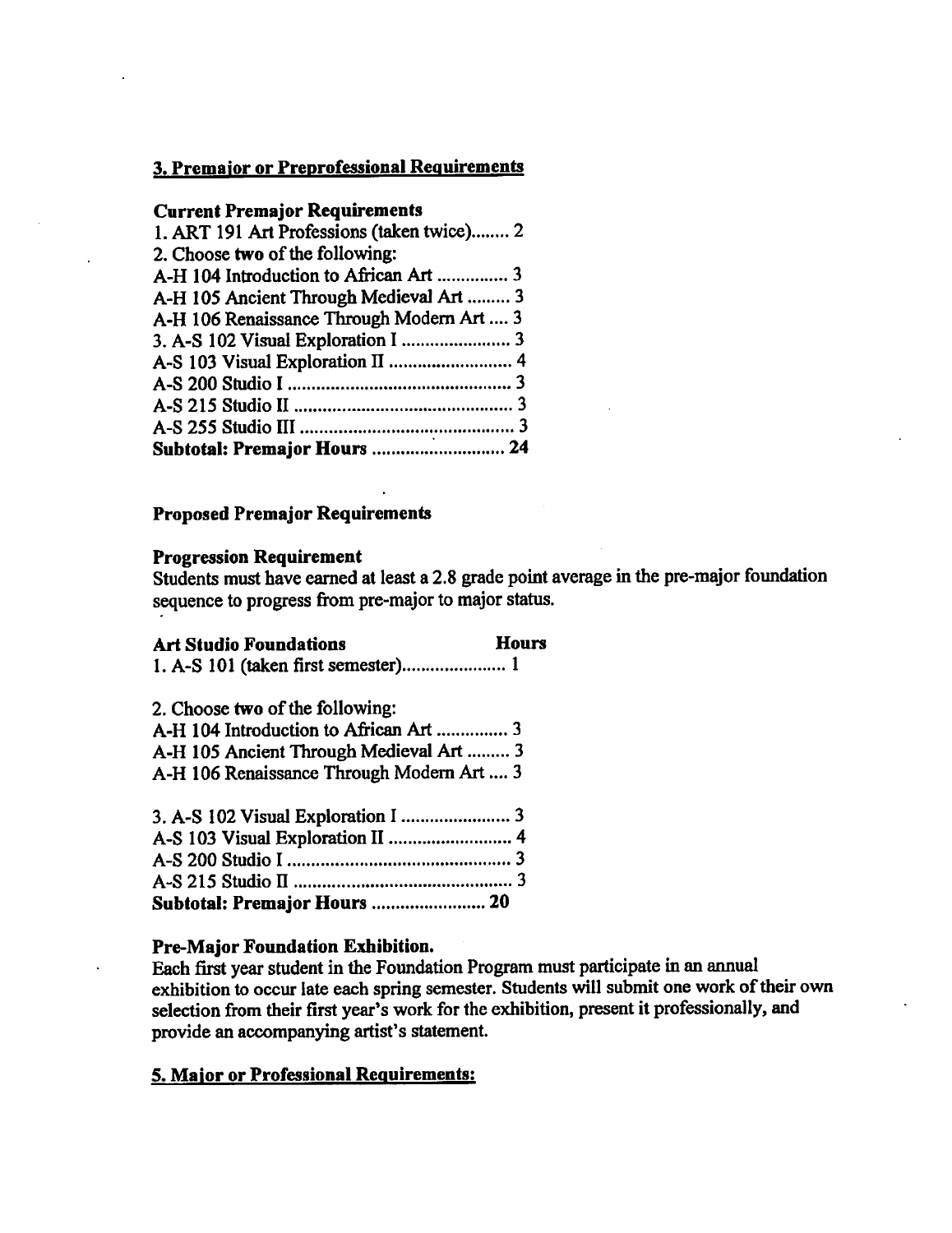## **Current Maior Requirements**

1. ART 191 Art Professions (two credit hours required) 2. Twenty-four hours of studio courses at or above the 300 level, 12 hours of which must be in a single discipline (e.g., painting, sculpture, printmaking, etc.) 3. At least six hours of art history at or above the 300 level 4. A-S 490 Senior Seminar (taken during the final semester of study) 5. Participation in a Graduating Seniors' Exhibition 6. At least 9 hours in work related to but outside the maior department.

**Subtotal: Major Hours ............................. 42** 

## **Proposed Major Requirements**

#### **Entrance Portfolio**

Students who desire to declare an Art Studio major will demonstrate their progress in the Foundations Program and commitment to advanced undergraduate study through a mandatory portfolio review. The portfolio is to include up to 12 works of art, selected to include examples from each of the pre-major foundation courses and to also include art works that can be varied according to the student's current proposed direction. These should be presented in a professional format and include a CD of properly identified images, an artist's statement, a résumé, & a self-evaluation of student's progress. Students will deliver the portfolio to the art department office (207 FA) on the stipulated deadline and collect it (207 FA) with the faculty assessment on the deadline stipulated.

1. ART 191 Art Professions (two credit hours required)

2. A-S 201 Studio Core Seminar (one credit hour)

3. Twenty-four hours of studio courses at or above the 300 level, 12 hours of which must be in a single discipline (e.g., painting, sculpture, printmaking, etc.) In addition majors are to complete one course from each of the three following categories:

2-D category options (3 credit hours):

Painting I (A-S 310) Printmaking I (A-S 320) Fiber I (subtitled surface design) 3-D category options (3 credit hours): Beginning sculpture (A-S 255) Ceramics I (A-S 370) Fiber I (subtitled structures & mixed media) Photography/New Media options (3 credit hours): Photography I (A-S 380) New Media I (A-S 345 or A-S 346 or A-S 347)

4. At least six hours of art history at or above the 300 level

5. A-S 490 Senior Seminar (one credit hour; taken during the final semester of study)

6. Participation in a Graduating Seniors' Exhibition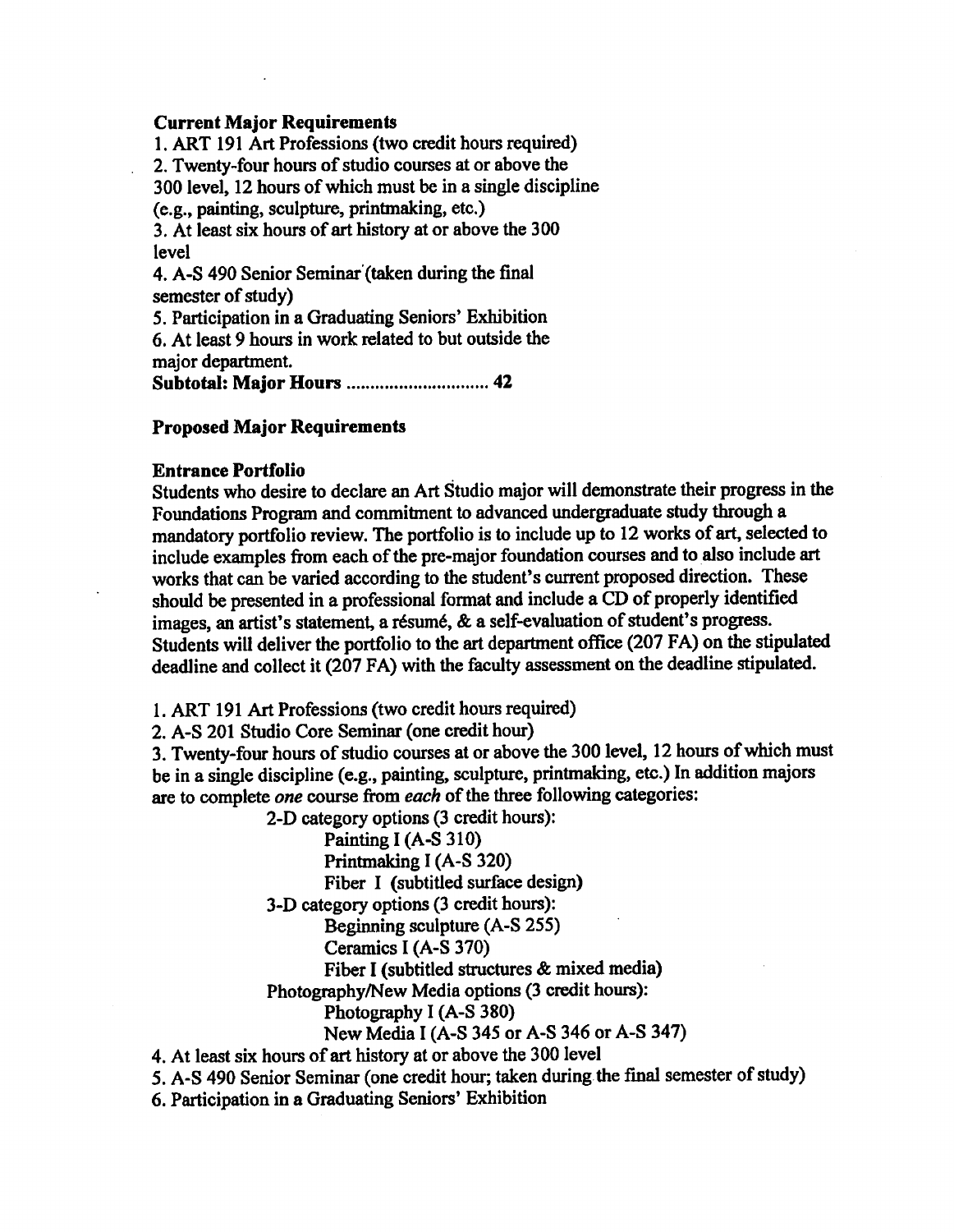7. At least 9 hours in work related to but outside the major department.

**Subtotal: Major Hours ............................. 43** 

## 7. Rationale for Changes

The proposed program provides greater coherency, a higher degree of program accountability, and introduces greater rigor aimed at professionalizing majors at an earlier stage in their undergraduate careers.

The faculty also believe that the changes will help support the University's goal of increasing retention and graduation rates. The Art Department currently has the lowest retention rate in the College. One of the reasons for the low retention rate may be that nearly 50% of the art studio majors declare the major as upper classmen (juniors, seniors). These late-comer students tend to take courses out of sequence and do not benefit from the coherence of the program and the progressive development it could provide. It should be pointed out that, unlike other disciplines where majors might transfer from one program to another program or college within the University, A-S majors who leave the program tend to leave the university altogether. The foundation program will facilitate a four-year graduation for all studio majors.

The faculty believe that this Program will allow us to attract more serious, committed students and be more competitive with other benchmark studio programs. We believe serious students will find the structure attractive and will experience the benefits of the program coherency for their development as artists. For the same reason, we expect that the program may ultimately attract a higher quality applicant. In both cases, we expect the new curriculum to help increase our retention rates and, gradually, rebuild our enrollments.

# 8. List typical semester by semester program for a major

Semester  $1(17 \text{ cr})$ : A-S 101 Foundation Seminar (1 cr) A-S  $102$  2-D Studio \*  $(3 \text{ cr})$  $A-S$  103 3-D Studio\* (4 cr) A-H 100-level (3 cr)  $GS(1)(3 cr)$  $GS(2) (3 cr)$ 

Semester  $2(15 \text{ cr})$ :  $A-S$  200 Digital & 4-D Studio  $(3 \text{ cr})$ A-S 215 Color Studio\* (3 cr) A-H 100 level (3 cr)  $GS(3)$   $(3 \text{ cr})$  $GS(4)$  (3 cr)

Semester  $3(16 \text{ cr})$ :